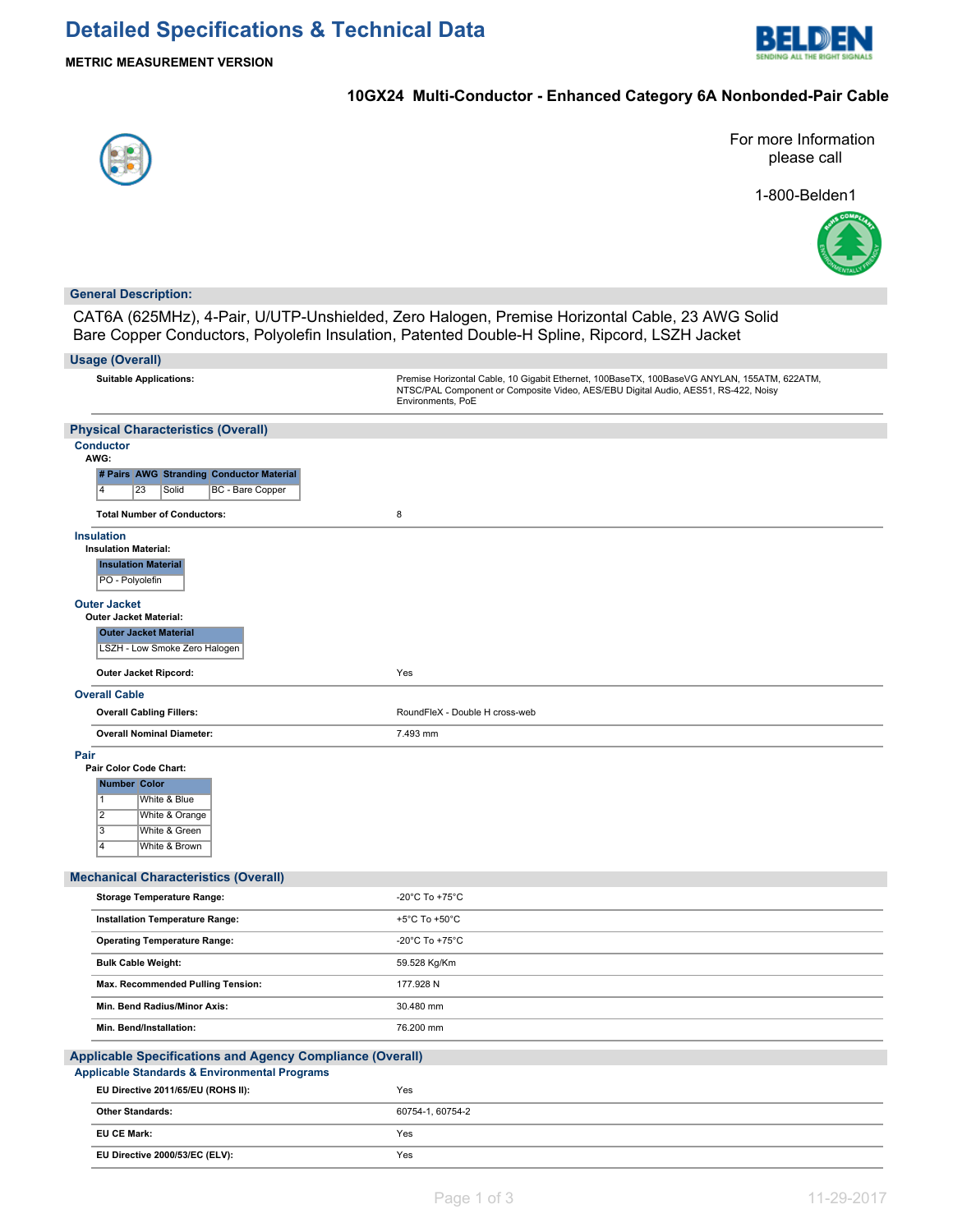# **Detailed Specifications & Technical Data**



# **METRIC MEASUREMENT VERSION**

# **10GX24 Multi-Conductor - Enhanced Category 6A Nonbonded-Pair Cable**

| EU Directive 2002/95/EC (RoHS):             | Yes                                                                  |
|---------------------------------------------|----------------------------------------------------------------------|
| EU RoHS Compliance Date (mm/dd/yyyy):       | 06/11/2009                                                           |
| EU Directive 2002/96/EC (WEEE):             | Yes                                                                  |
| EU Directive 2003/11/EC (BFR):              | Yes                                                                  |
| CA Prop 65 (CJ for Wire & Cable):           | Yes                                                                  |
| MII Order #39 (China RoHS):                 | Yes                                                                  |
| <b>Telecommunications Standards:</b>        | Category 6A - TIA 568.C.2, Class EA - ISO/IEC 11801:2002 Amendment 2 |
| <b>Applicable Patents:</b>                  |                                                                      |
| Country<br>www.belden.com/p                 |                                                                      |
| <b>Flame Test</b>                           |                                                                      |
| <b>IEC Flame Test:</b>                      | 60332-1                                                              |
| <b>Plenum/Non-Plenum</b>                    |                                                                      |
| Plenum (Y/N):                               | No                                                                   |
| <b>Plenum Number:</b>                       | 10GX13                                                               |
| <b>Electrical Characteristics (Overall)</b> |                                                                      |
| Nom. Mutual Capacitance:                    |                                                                      |
| Capacitance (pF/m)<br>55.777                |                                                                      |
| Maximum Capacitance Unbalance (pF/100 m):   | 330                                                                  |
| <b>Nominal Velocity of Propagation:</b>     |                                                                      |
| VP (%)<br>64.000                            |                                                                      |
| <b>Maximum Delay:</b>                       |                                                                      |
| Delay (ns/100 m)<br>537 @ 100MHz            |                                                                      |
| Max. Delay Skew:                            |                                                                      |
| Delay Skew (ns/100 m)<br>45                 |                                                                      |
| <b>Maximum Conductor DC Resistance:</b>     |                                                                      |
| DCR @ 20°C (Ohm/100 m)<br>7.400             |                                                                      |
| <b>Maximum DCR Unbalanced:</b>              |                                                                      |
| DCR Unbalance @ 20°C (%)<br>3.000           |                                                                      |
|                                             |                                                                      |

#### **Electrical Characteristics-Premise (Overall)**

**Premise Cable Electrical Table 1:**

|                 | Freq. (MHz) Max. Attenuation (dB/100 m) Min. PSNEXT (dB) Min. PSACR (dB) Min RL (dB) |      |      |        |
|-----------------|--------------------------------------------------------------------------------------|------|------|--------|
| 1               | 2.100                                                                                | 73.3 | 71.2 | 20.000 |
| 4               | 3.800                                                                                | 64.3 | 60.5 | 23.000 |
| $\overline{8}$  | 5.300                                                                                | 59.8 | 54.4 | 24.500 |
| 10              | 5.900                                                                                | 58.3 | 52.4 | 25.000 |
| 16              | 7.500                                                                                | 55.2 | 47.8 | 25.000 |
| $\overline{20}$ | 8.400                                                                                | 53.8 | 45.4 | 25.000 |
| 25              | 9.400                                                                                | 52.3 | 43   | 24.300 |
| 31.25           | 10.500                                                                               | 50.9 | 40.4 | 23.600 |
| 62.5            | 15.000                                                                               | 46.4 | 31.4 | 21.500 |
| 100             | 19.100                                                                               | 43.3 | 24.2 | 20.100 |
| 200             | 27.600                                                                               | 38.8 | 11.2 | 18.000 |
| 250             | 31.100                                                                               | 37.3 | 6.3  | 17.300 |
| 300             | 34.300                                                                               | 36.1 | 1.9  | 16.800 |
| 350             | 37.200                                                                               | 35.1 |      | 16.300 |
| 400             | 40.100                                                                               | 34.3 |      | 15.900 |
| 450             | 42.700                                                                               | 35.5 |      | 15.500 |
| 500             | 45.300                                                                               | 32.8 |      | 15.200 |
| 550             | 47.700                                                                               | 32.2 |      | 14.900 |
| 600             | 50.100                                                                               | 31.6 |      | 14.700 |
| 625             | 51.200                                                                               | 31.4 |      | 14.500 |
| 750             | 56.700                                                                               | 30.2 |      | 14.000 |